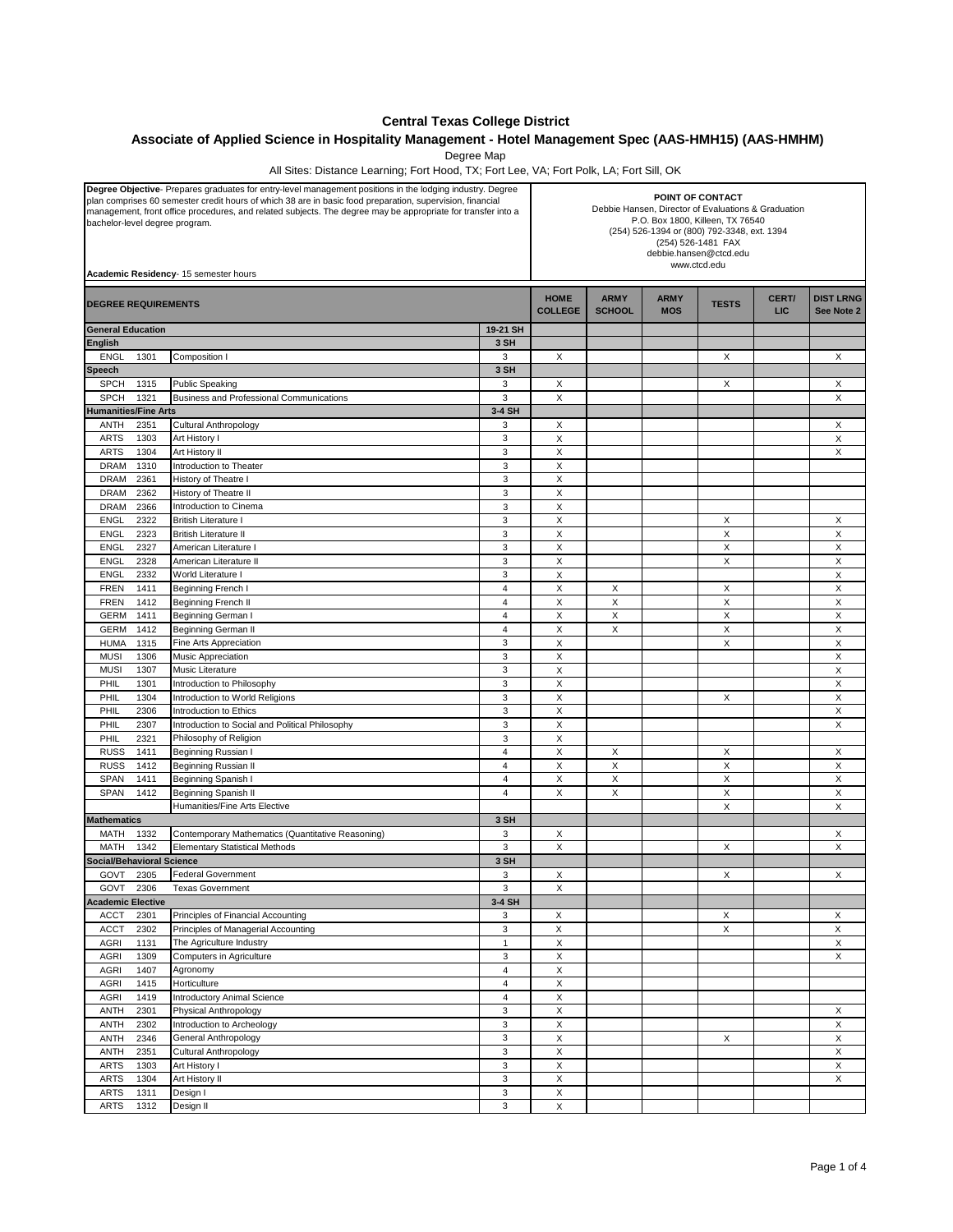|                     |                                                  | 3                       |                           |   |   |   |   |   |
|---------------------|--------------------------------------------------|-------------------------|---------------------------|---|---|---|---|---|
| <b>ARTS</b><br>1316 | Drawing I                                        |                         | X                         |   |   |   |   |   |
| <b>ARTS</b><br>1317 | Drawing II                                       | 3                       | $\boldsymbol{\mathsf{X}}$ |   |   |   |   |   |
| <b>ARTS</b><br>2311 | Design III                                       | 3                       | Х                         |   |   |   |   |   |
| <b>ARTS</b><br>2313 | Design Communications I                          | 3                       | $\boldsymbol{\mathsf{X}}$ |   |   |   |   |   |
| 2314<br><b>ARTS</b> | Design Communications II                         | 3                       | X                         |   |   |   |   |   |
| <b>ARTS</b><br>2316 | Painting I                                       | 3                       | X                         |   |   |   |   |   |
|                     |                                                  |                         |                           |   |   |   |   |   |
| <b>ARTS</b><br>2317 | Painting II                                      | 3                       | X                         |   |   |   |   |   |
| <b>ARTS</b><br>2323 | Life Drawing I                                   | 3                       | X                         |   |   |   |   |   |
| <b>ARTS</b><br>2341 | Art Metals I                                     | 3                       | X                         |   |   |   |   |   |
| <b>ARTS</b><br>2342 | Art Metals II                                    | 3                       | X                         |   |   |   |   |   |
| 2346<br><b>ARTS</b> | Ceramics I                                       | 3                       | X                         |   |   |   |   |   |
| <b>ARTS</b><br>2347 | Ceramics II                                      | 3                       | X                         |   |   |   |   |   |
|                     |                                                  |                         |                           |   |   |   |   |   |
| <b>ARTS</b><br>2356 | Photography I                                    | 3                       | X                         | X |   |   |   |   |
| <b>ARTS</b><br>2357 | Photography II                                   | 3                       | X                         |   |   |   |   |   |
| <b>ARTS</b><br>2366 | Watercolor I                                     | 3                       | $\boldsymbol{\mathsf{X}}$ |   |   |   |   |   |
| <b>BIOL</b><br>1322 | Nutrition and Diet Therapy I                     | 3                       | X                         |   |   |   |   | Χ |
| <b>BIOL</b><br>1406 | Biology for Science Majors I<br><b>AND</b>       | $\overline{4}$          | X                         |   |   | X |   |   |
| <b>BIOX</b><br>1406 | Biology for Science Majors I Lab                 | 0                       | X                         |   |   |   |   |   |
|                     |                                                  |                         |                           |   |   |   |   |   |
| <b>BIOL</b><br>1407 | Biology for Science Majors II<br><b>AND</b>      | 4                       | X                         |   |   | Х |   |   |
| <b>BIOX</b><br>1407 | Biology for Science Majors II Lab                | 0                       | X                         |   |   |   |   |   |
| <b>BIOL</b><br>1408 | <b>AND</b><br>Biology for Non-Science Majors I   | $\overline{4}$          | $\mathsf X$               |   |   |   |   |   |
| 1408<br><b>BIOX</b> | Biology for Non-Science Majors I Lab             | 0                       | X                         |   |   |   |   |   |
| <b>BIOL</b><br>1409 | Biology for Non-Science Majors II<br><b>AND</b>  | 4                       | X                         |   |   |   |   |   |
| <b>BIOX</b><br>1409 | Biology for Non-Science Majors II Lab            | 0                       | X                         |   |   |   |   |   |
|                     |                                                  |                         |                           |   |   |   |   |   |
| <b>BIOL</b><br>1411 | <b>AND</b><br>General Botany                     | 4                       | X                         |   |   |   |   |   |
| <b>BIOX</b><br>1411 | General Botany - Lab                             | 0                       | X                         |   |   |   |   |   |
| <b>BIOL</b><br>1413 | <b>AND</b><br>General Zoology                    | $\overline{\mathbf{4}}$ | X                         |   |   |   |   |   |
| 1413<br><b>BIOX</b> | General Zoology - Lab                            | 0                       | X                         |   |   |   |   |   |
| 2401<br><b>BIOL</b> | Anatomy and Physiology I<br><b>AND</b>           | $\overline{4}$          | X                         |   |   |   |   |   |
| <b>BIOX</b><br>2401 | Anatomy and Physiology I Lab                     | 0                       | X                         |   |   |   |   |   |
|                     | Anatomy and Physiology II                        | $\overline{4}$          |                           |   |   |   |   |   |
| <b>BIOL</b><br>2402 | <b>AND</b>                                       |                         | X                         |   |   |   |   |   |
| <b>BIOX</b><br>2402 | Anatomy and Physiology II Lab                    | 0                       | X                         |   |   |   |   |   |
| <b>BIOL</b><br>2420 | Microbiology for Non-Sciece Majors<br><b>AND</b> | 4                       | X                         |   |   |   |   |   |
| <b>BIOX</b><br>2420 | Microbiology for Non-Sciece Majors               | $\pmb{0}$               | $\mathsf X$               |   |   |   |   |   |
| <b>BIOL</b><br>2421 | Microbiology for Science Majors<br><b>AND</b>    | 4                       | X                         |   |   |   |   |   |
| <b>BIOX</b><br>2421 | Microbiology for Science Majors Lab              | $\pmb{0}$               | X                         |   |   |   |   |   |
| <b>BUSI</b><br>1301 |                                                  | $\mathsf 3$             | X                         |   |   | X |   | X |
|                     | <b>Business Principles</b>                       |                         |                           |   |   |   |   |   |
| <b>BUSI</b><br>1307 | Personal Finance                                 | 3                       | X                         |   |   |   |   |   |
| <b>BUSI</b><br>2301 | <b>Business Law</b>                              | $\mathsf 3$             | X                         |   |   |   |   | X |
| 1406<br>CHEM        | Introductory Chemistry I<br><b>AND</b>           | $\overline{\mathbf{4}}$ | X                         |   |   |   |   |   |
| <b>CHEX</b><br>1406 | Introductory Chemistry I-Lab                     | 0                       | X                         |   |   |   |   |   |
| CHEM<br>1407        | <b>Introductory Chemistry II</b><br><b>AND</b>   | 4                       | X                         |   |   |   |   |   |
| <b>CHEX</b><br>1407 | Introductory Chemistry II-Lab                    | 0                       | X                         |   |   |   |   |   |
|                     |                                                  |                         |                           |   |   |   |   |   |
| CHEM<br>1411        | General Chemistry I<br><b>AND</b>                | $\overline{4}$          | X                         |   |   | X |   |   |
| <b>CHEX</b><br>1411 | General Chemistry I-Lab                          | 0                       | X                         |   |   |   |   |   |
| 1412<br>CHEM        | <b>AND</b><br>General Chemistry II               | $\overline{4}$          | X                         |   |   | X |   |   |
| <b>CHEX</b><br>1412 | General Chemistry II-Lab                         | $\mathbf 0$             | X                         |   |   |   |   |   |
| CHEM<br>2423        | Organic Chemistry I<br><b>AND</b>                | $\overline{4}$          | X                         |   |   |   |   |   |
| <b>CHEX</b><br>2423 | Organic Chemistry I-Lab                          | 0                       | X                         |   |   |   |   |   |
|                     |                                                  |                         |                           |   |   |   |   |   |
| CHEM<br>2425        | Organic Chemistry II<br><b>AND</b>               | $\overline{4}$          | X                         |   |   |   |   |   |
| <b>CHEX</b><br>2425 | Organic Chemistry II-Lab                         | $\mathbf 0$             | X                         |   |   |   |   |   |
| COSC<br>1301        | Introduction to Computing                        | 3                       | Х                         | X | X | Χ | X | X |
| COSC<br>1315        | Introduction to Computer Programming             | 3                       | $\boldsymbol{\mathsf{X}}$ |   |   |   |   |   |
| COSC<br>1336        | Programming Fundamentals                         | 3                       | X                         |   |   |   |   |   |
| COSC<br>1337        | Programming Fundamentals II                      | 3                       | X                         |   |   |   |   |   |
|                     |                                                  |                         |                           |   |   |   |   |   |
| cosc<br>2325        | Computer Organization                            | 3                       | X                         |   |   |   |   |   |
| COSC<br>2336        | Programming Fundamentals III                     | 3                       | X                         |   |   |   |   |   |
| CRIJ<br>1301        | Introduction to Criminal Justice                 | 3                       | $\boldsymbol{\mathsf{X}}$ |   |   |   |   |   |
| CRIJ<br>1306        | Court Systems and Practices                      | 3                       | $\boldsymbol{\mathsf{X}}$ |   |   |   |   |   |
| CRIJ<br>1307        | Crime in America                                 | 3                       | X                         |   |   |   |   |   |
| CRIJ<br>1310        | Fundamentals of Criminal Law                     | 3                       | $\boldsymbol{\mathsf{X}}$ |   |   |   |   |   |
|                     |                                                  | 3                       | $\boldsymbol{\mathsf{X}}$ |   |   |   |   |   |
| CRIJ<br>1313        | Juvenile Justice System                          |                         |                           |   |   |   |   |   |
| CRIJ<br>2301        | Community Resources in Corrections               | 3                       | $\boldsymbol{\mathsf{X}}$ |   |   |   |   |   |
| CRIJ<br>2313        | Correctional Systems and Practices               | 3                       | X                         |   |   |   |   |   |
| CRIJ<br>2314        | Criminal Investigation                           | 3                       | $\mathsf X$               |   |   |   |   |   |
| <b>CRIJ</b><br>2323 | Legal Aspects of Law Enforcement                 | 3                       | Х                         |   |   |   |   |   |
| CRIJ<br>2328        | Police Systems and Practices                     | 3                       | X                         |   |   |   |   |   |
| <b>ECON</b><br>2301 | Principles of Macroeconomics                     | 3                       | $\boldsymbol{\mathsf{X}}$ |   |   | Χ |   | X |
| <b>ECON</b><br>2302 | Principles of Microeconomics                     | 3                       | X                         |   |   | X |   | X |
|                     |                                                  |                         |                           |   |   |   |   |   |
| <b>ENGL</b><br>1302 | Composition II                                   | 3                       | X                         |   |   | X |   | X |
| <b>ENGL</b><br>2311 | <b>Technical and Business Writing</b>            | 3                       | $\mathsf X$               |   |   | X |   | X |
| <b>ENGL</b><br>2307 | Creative Writing I                               | 3                       | X                         |   |   |   |   |   |
| ENGL<br>2308        | Creative Writing II                              | 3                       | X                         |   |   |   |   |   |
|                     |                                                  |                         |                           |   |   |   |   |   |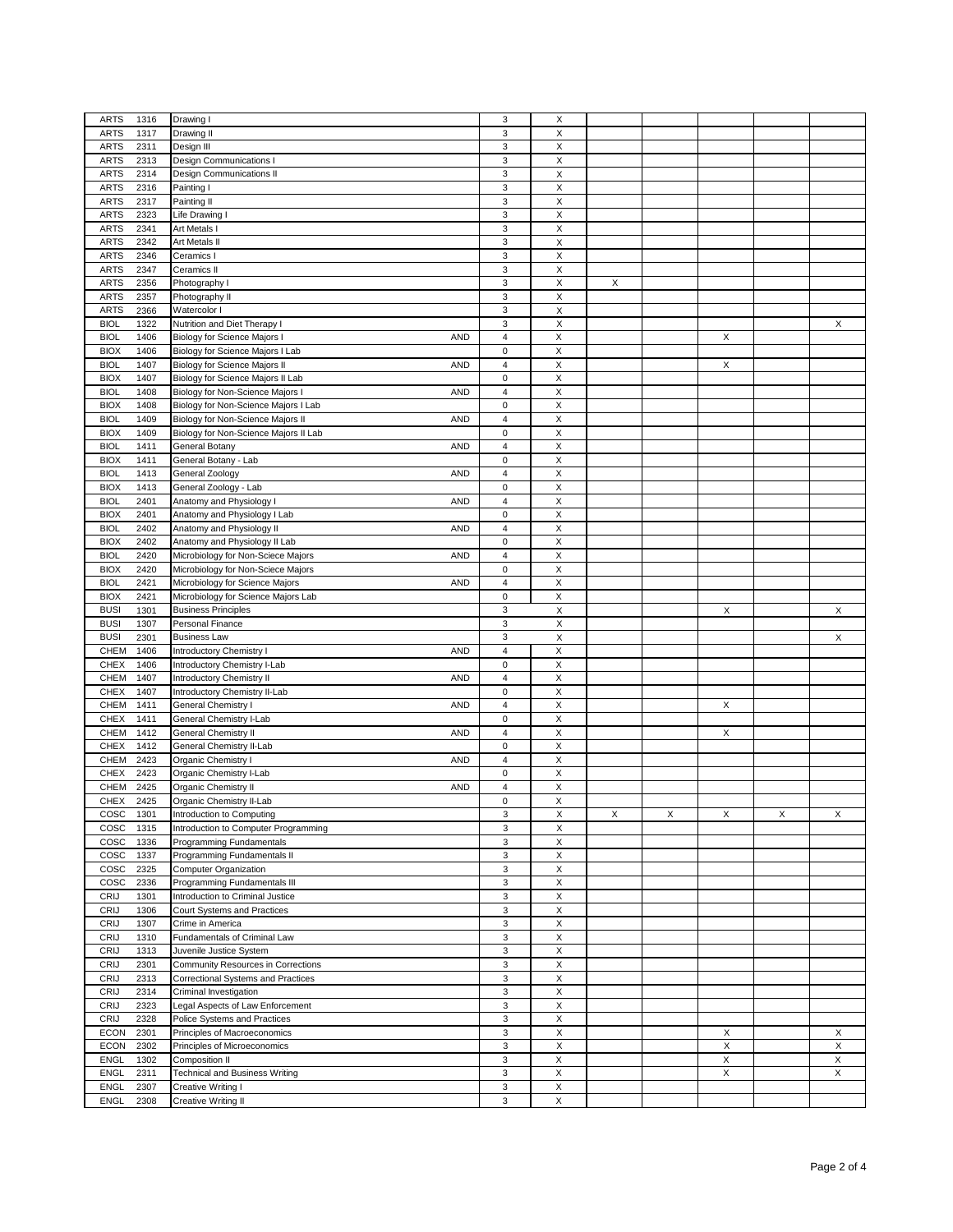| 2322<br><b>ENGL</b><br><b>British Literature I</b>                                      | 3                       | X                         |   |   | X | X |
|-----------------------------------------------------------------------------------------|-------------------------|---------------------------|---|---|---|---|
| <b>ENGL</b>                                                                             | 3                       | X                         |   |   | X | X |
| 2323<br><b>British Literature II</b>                                                    |                         |                           |   |   |   |   |
| <b>ENGL</b><br>2327<br>American Literature I                                            | 3                       | X                         |   |   | X | X |
| <b>ENGL</b><br>2328<br>American Literature II                                           | $\mathsf 3$             | X                         |   |   | X | Χ |
|                                                                                         |                         |                           |   |   |   |   |
| 2332<br><b>ENGL</b><br>World Literature I                                               | 3                       | X                         |   |   |   | Χ |
| <b>ENGL</b><br>2333<br>World Literature II                                              | $\mathsf 3$             | X                         |   |   |   | X |
|                                                                                         |                         |                           |   |   |   |   |
| <b>ENVR</b><br>1401<br>Environmental Science I                                          | $\overline{4}$          | X                         |   |   |   | X |
| GEOG<br>1300<br>Principles of Geography                                                 | 3                       | $\boldsymbol{\mathsf{X}}$ |   |   |   | X |
|                                                                                         |                         |                           |   |   |   |   |
| GEOG<br>1301<br>Physical Geography                                                      | $\mathbf{3}$            | X                         |   |   |   | X |
| GEOG<br>1302<br>Cultural Geography                                                      | $\mathsf 3$             | X                         |   |   | X | X |
| World Regional Geography<br>1303                                                        |                         |                           |   |   |   |   |
| GEOG                                                                                    | $\mathbf{3}$            | X                         |   |   |   | Χ |
| <b>GEOL</b><br>1403<br><b>AND</b><br><b>Physical Geology</b>                            | $\overline{4}$          | X                         |   |   | X |   |
| <b>GEOX</b><br>1403<br>Physical Geology Lab                                             | $\mathbf 0$             | X                         |   |   |   |   |
|                                                                                         |                         |                           |   |   |   |   |
| <b>GEOL</b><br>1404<br><b>Historical Geology</b><br><b>AND</b>                          | $\overline{4}$          | X                         |   |   |   |   |
| <b>GEOX</b><br>1404<br><b>Historical Geology Lab</b>                                    | $\mathbf 0$             | X                         |   |   |   |   |
|                                                                                         |                         |                           |   |   |   |   |
| <b>GEOL</b><br>1405<br><b>Environmental Science</b><br>AND                              | $\overline{4}$          | X                         |   |   |   |   |
| GEOX<br>1405<br>Environmental Science Lab                                               | $\mathbf 0$             | X                         |   |   |   |   |
|                                                                                         |                         |                           |   |   |   |   |
| 2304<br>GOVT<br>Introduction to Political Science                                       | 3                       | X                         |   |   |   | Χ |
| GOVT<br>2306<br><b>Texas Government</b>                                                 | $\mathsf 3$             | X                         |   |   | X | X |
| <b>HIST</b><br>1301<br>United States History I                                          | 3                       | X                         |   |   | X | X |
|                                                                                         |                         |                           |   |   |   |   |
| <b>HIST</b><br>1302<br>United States History II                                         | 3                       | X                         |   |   | X | X |
| 2301<br><b>HIST</b><br><b>Texas History</b>                                             | 3                       | X                         |   |   |   | X |
|                                                                                         |                         |                           |   |   |   |   |
| <b>HIST</b><br>2311<br>Western Civilization I                                           | $\mathsf 3$             | X                         |   |   | Х | X |
| <b>HIST</b><br>2312<br><b>Western Civilization II</b>                                   | 3                       | X                         |   |   | X | X |
|                                                                                         |                         |                           |   |   |   |   |
| <b>HIST</b><br>2381<br>African-American History                                         | $\mathsf 3$             | X                         |   |   |   | X |
| <b>HUMA</b><br>1315<br>Fine Arts Appreciation                                           | 3                       | $\boldsymbol{\mathsf{X}}$ |   |   | X | X |
|                                                                                         |                         |                           |   |   |   |   |
| <b>MATH</b><br>1314<br>College Algebra                                                  | 3                       | X                         |   |   | X | X |
| <b>MATH</b><br>1316<br>Plane Trigonometry                                               | 3                       | X                         |   |   | X | X |
|                                                                                         |                         |                           |   |   |   |   |
| <b>MATH</b><br>1324<br>Mathematics for Business and Social Sciences                     | $\mathsf 3$             | X                         |   |   |   | X |
| <b>MATH</b><br>1325<br>Calculus for Business and Social Sciences                        | 3                       | X                         |   |   |   | X |
|                                                                                         |                         |                           |   |   |   |   |
| 1332<br><b>MATH</b><br>Contemporary Mathematics (Quantitative Reasoning)                | 3                       | $\boldsymbol{\mathsf{X}}$ |   |   | X | X |
| <b>MATH</b><br>1350<br>Mathematics for Teachers I (Fundamentals of Mathematics I)       | $\mathsf 3$             | X                         |   |   |   | X |
| <b>MATH</b><br>1351                                                                     | 3                       | X                         |   |   |   | X |
| Mathematics for Teachers II (Fundamentals of Mathematics II)                            |                         |                           |   |   |   |   |
| <b>MATH</b><br>1414<br>College Algebra                                                  | $\overline{4}$          | X                         |   |   |   |   |
| <b>MATH</b><br>2412<br>Precalculus Math                                                 | 4                       | Χ                         |   |   |   |   |
|                                                                                         |                         |                           |   |   |   |   |
| <b>MATH</b><br>2413<br>Calculus I                                                       | $\overline{4}$          | Χ                         |   |   |   |   |
| <b>MATH</b><br>2414<br>Calculus II                                                      | $\overline{4}$          | X                         |   |   |   |   |
|                                                                                         |                         |                           |   |   |   |   |
| <b>MATH</b><br>2415<br>Calculus III                                                     | $\overline{4}$          | X                         |   |   |   |   |
| <b>MUSI</b><br>1116<br>Sight Singing and Ear Training I                                 | $\mathbf{1}$            | X                         | X | Χ |   |   |
|                                                                                         |                         |                           |   |   |   |   |
| <b>MUSI</b><br>1117<br>Sight Singing and Ear Training II                                | $\mathbf{1}$            | X                         | X |   |   |   |
| <b>MUSI</b><br>1181<br>Class Piano I                                                    | $\mathbf{1}$            | X                         |   | X |   |   |
|                                                                                         |                         |                           |   |   |   |   |
| <b>MUSI</b><br>1183<br>Class Voice I                                                    | $\mathbf{1}$            | X                         |   |   |   |   |
| <b>MUSI</b><br>1188<br>Percussion Class I                                               | $\mathbf{1}$            | X                         | X | X |   |   |
|                                                                                         |                         |                           |   |   |   |   |
| <b>MUSI</b><br>1192<br>Class Guitar I                                                   | $\mathbf{1}$            | $\boldsymbol{\mathsf{X}}$ |   | X |   |   |
| <b>MUSI</b><br>1301<br>Fundamentals of Music I                                          | $\mathsf 3$             | X                         |   |   |   |   |
| <b>MUSI</b><br>1304<br>Foundations of Music                                             | 3                       | X                         |   | X |   |   |
|                                                                                         |                         |                           |   |   |   |   |
| <b>MUSI</b><br>1306<br>Music Appreciation                                               | $\mathsf 3$             | $\mathsf X$               |   |   |   | Х |
| <b>MUSI</b><br>1307<br>Music Literature                                                 | 3                       | X                         |   |   |   | X |
|                                                                                         |                         |                           |   |   |   |   |
| <b>MUSI</b><br>1311<br>Music Theory I                                                   | 3                       | X                         | X | X |   |   |
| <b>MUSI</b><br>1312<br>Music Theory II                                                  | 3                       | X                         | X |   |   |   |
|                                                                                         |                         |                           |   |   |   |   |
| <b>MUSI</b><br>1390<br>Electronic Music I                                               | 3                       | X                         |   |   |   |   |
| <b>MUSI</b><br>Music Theory III<br>2311                                                 | 3                       | X                         |   |   |   |   |
|                                                                                         |                         |                           |   |   |   |   |
| <b>MUSI</b><br>2312<br>Music Theory IV                                                  | 3                       | X                         |   |   |   |   |
| 1301<br>PHIL<br>Introduction to Philosophy                                              | $\mathsf 3$             | X                         |   |   |   | X |
| PHIL<br>1304<br>Introduction to World Religions                                         | 3                       |                           |   |   | X |   |
|                                                                                         |                         | X                         |   |   |   | Х |
| PHIL<br>2303<br>Introduction to Logic                                                   | 3                       | X                         |   |   |   | X |
| PHIL<br>2306<br>Introduction to Ethics                                                  | $\mathsf 3$             | $\boldsymbol{\mathsf{X}}$ |   |   |   | X |
|                                                                                         |                         |                           |   |   |   |   |
| PHIL<br>2307<br>Introduction to Social and Political Philosophy                         | 3                       | X                         |   |   |   | X |
| PHIL<br>2321<br>Philosophy of Religion                                                  | 3                       | X                         |   |   |   |   |
|                                                                                         |                         |                           |   |   |   |   |
| 1401<br>PHYS<br>College Physics I<br><b>AND</b>                                         | $\overline{\mathbf{4}}$ | X                         |   |   |   |   |
| PHYX<br>1401<br>College Physics I Lab                                                   | $\mathsf 0$             | X                         |   |   |   |   |
|                                                                                         |                         |                           |   |   |   |   |
| PHYS<br>1402<br>College Physics II<br><b>AND</b>                                        | $\overline{\mathbf{4}}$ | X                         |   |   |   |   |
| PHYX<br>1402<br>College Physics II Lab                                                  | $\mathsf 0$             | $\boldsymbol{\mathsf{X}}$ |   |   |   |   |
| 1403<br><b>Stars and Galaxies</b>                                                       | $\overline{\mathbf{4}}$ |                           |   |   |   |   |
| PHYS<br><b>AND</b>                                                                      |                         | X                         |   |   |   | X |
| 1403<br>PHYX<br>Stars and Galaxies - Lab                                                | $\mathsf 0$             | X                         |   |   |   | X |
| PHYS<br>1404<br>Solar System<br><b>AND</b>                                              | $\overline{4}$          | X                         |   |   |   | X |
|                                                                                         |                         |                           |   |   |   |   |
| PHYX<br>1404<br>Solar System - Lab                                                      |                         | X                         |   |   |   | X |
|                                                                                         | $\mathsf 0$             |                           |   |   |   |   |
|                                                                                         |                         |                           |   |   |   |   |
| PHYS<br>1405<br><b>Elementary Physics I</b>                                             | $\overline{4}$          | X                         |   |   |   | Χ |
| PHYS<br>1415<br>Physical Science I<br><b>AND</b>                                        | $\overline{4}$          | X                         |   |   | Χ |   |
|                                                                                         |                         |                           |   |   |   |   |
| PHYX<br>1415<br>Physical Science I Lab                                                  | 0                       | X                         |   |   |   |   |
| 2425<br>PHYS<br>University Physics I<br><b>AND</b>                                      | $\overline{4}$          | X                         |   |   |   |   |
| 2425                                                                                    | $\pmb{0}$               |                           |   |   |   |   |
| PHYX<br>University Physics I Lab<br>PHYS<br>2426<br><b>AND</b><br>University Physics II | $\overline{4}$          | X<br>X                    |   |   |   |   |